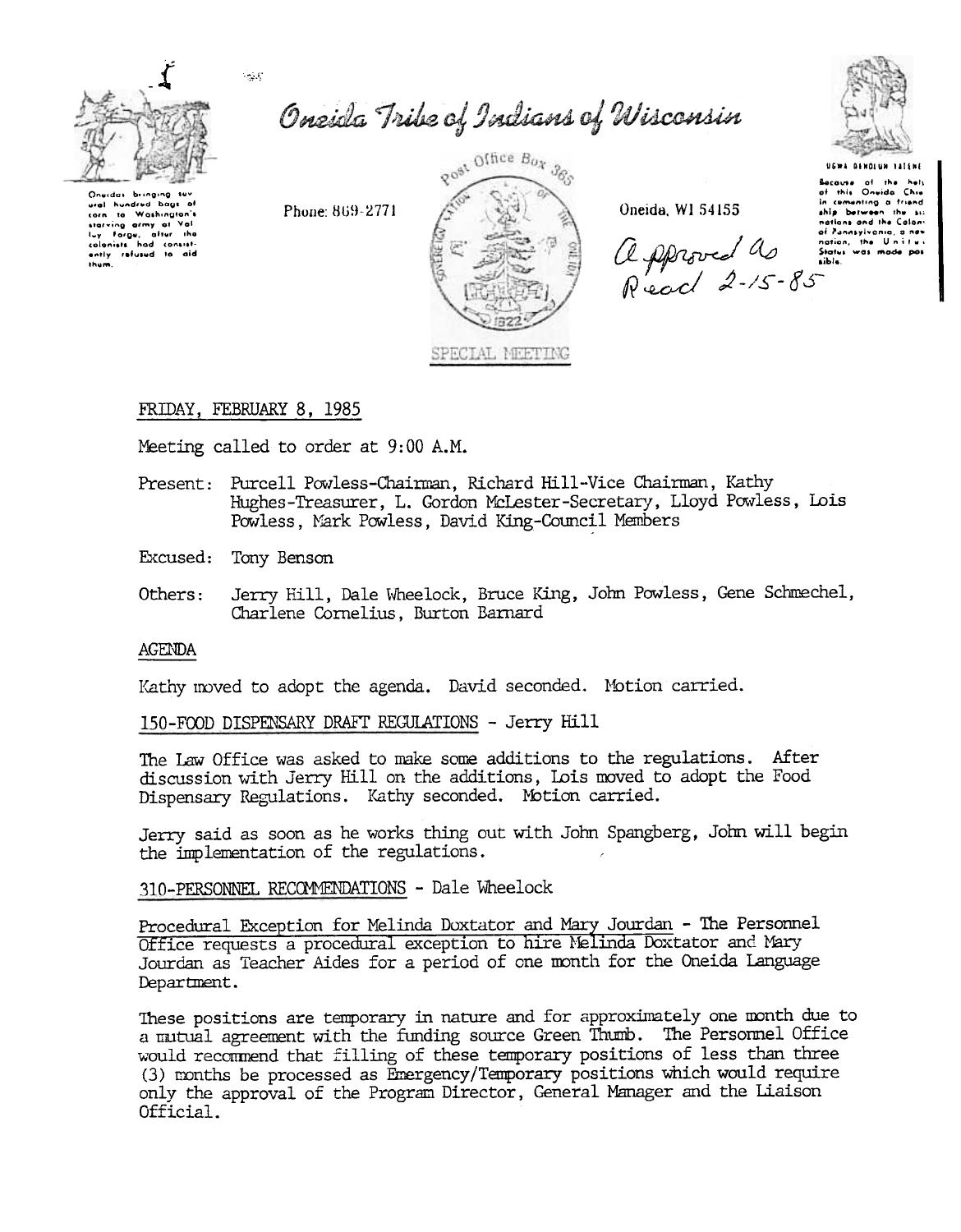Oneida Tribe of Indians of Wisconsin Special Meeting - February 8, 1985 Page 2

### PR EDURAL EXCEPTION CONTINUEL

Kathy moved to approve the Procedural Exception request. Rick seconded Lois abstained. Motion carried.

060-TRAVEL REQUEST - David King

David requested approval to attend the intergovernmental relation training at Eau Claire on February 12, 13 and 14, 1985.

Rick moved to approve. Gordon seconded. Motion carried

010-FINANCE AND APPROPRIATION RECOMMENDATIONS PER MEMO OF 2/6/85

Oneida Tobacco Enterprise - Request for budget modification for increased advertising costs. Finance and Appropriations tabled for review by the Business Manager. No action by the Business Committee taken.

Retirement Community - Request budget modification. Finance and Appropriations tabled for review by Business Manager No action by the Business Committee taken.

Library - Request for a computer. Finance and Appropriations tabled for 3. review of Information Management Policy. No action by the Business Conmi ttee taken.

85-042 - Headstart Budget Modification to increase for cost of living allowance. This will decrease Tribal Contribution. Recommend approval Gordon Moved to approve, Lloyd seconded. Mark abstained. Motion carried.

- c; 85-043 -Infant & Child Healtll Care budget. Contribution from the Expansion Fund. Budget is attached for your information. Kathy moved to approve, Gordon seconded. Motion carried.
- 85-044 Income Maintenance budget modification is needed to bring in line with the actual grant award. Tribal Contribution increased by \$7,510. Recommend approval with additional funds from General Fund-Contingency. Kathy moved to approve, Gordon seconded. Motion carried. 6

85-045 - Tribal School Fund budget modification is asking for a Tribal Contribution of \$3,000 to support coaching activities. Finance and Appropriations tabled for clarification on budget. No action by the Business Committee taken.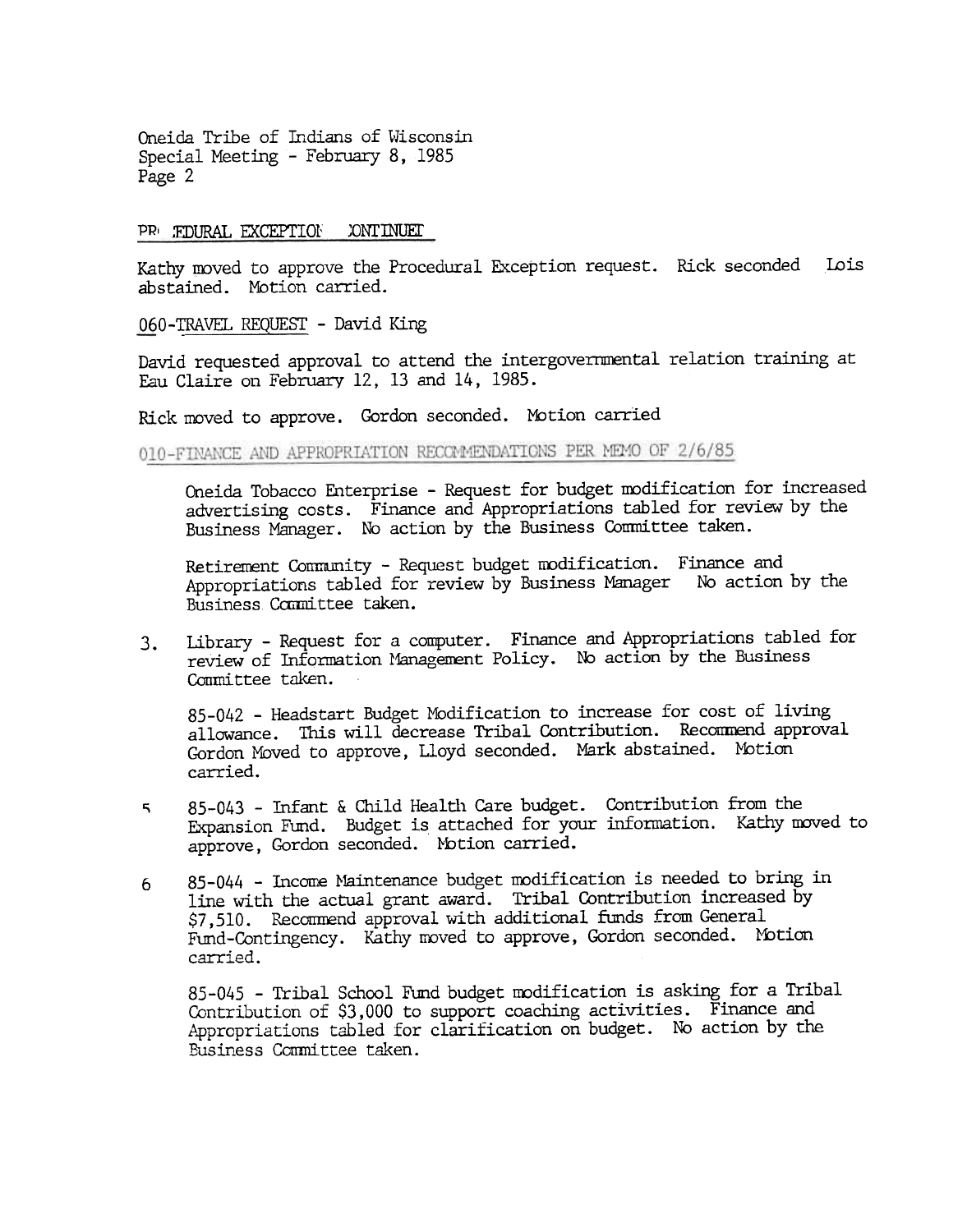Oneida Tribe of Indians of Wisconsin Special Meeting - February 8, 1985 Page 3

### FINANCE & APPROPRIATIONS (CONTINUED)

- 8. For Information Purchase a film "For Jamie" from the Child Safety Program. Cost is \$437.50. Finance and Appropriations approved.
- For Information Purchase of a Digital Electronic Apex Locator. Cost is  $$335.00$  from the Health Expansion Fund. 9
- 10. For Information Clean Air Purifier for Retirement Community. Approved and request a trade-in be researched.
- 11. For Information Safe for Bingo. Request Bob review this request. We are concerned about the size being requested. Feel a larger one may be needed.
- 12. For Information Buffer/Scrubber for the Health Center to be purchased from the Expansion Fund - Cost is \$990.00. The old buffer should be transferred to Building and Grounds to determine if it can be repaired to further Tribal use.

# 110-ECONOMIC DEVELOPMENT - Bruce King

Also present were John Powless and Gene C. Schmechel. Bruce gave a report on the Print Shop. Gene Schmechel had been hired as a consultant by the Tribe to evaluate the production capacity of the printing operation and recommend the best options and time table for implementation. Since Bob Archiquette's tennination, Bruce has been working with Gene Schmechel to develop recommendations for the Print Shop. The following are recommendations they feel are needed at this time:

- Authorization to contract Gene Schmechel to manage the Print Shop and train staff. Continue to prepare for the development of a larger printing operation. Either \$4, 000 per month or \$25. 00 per hour. 1.
- Authorization to purchase a cutter. Budget \$11,00  $2.$
- 3. Approval of the proposed six month plan.
- 4. Authorization to trade in MUlti 1360 Press for a press that would be easier to use and would fit our needs better. (over the next six months we could keep the same press.)
- Report position of press operator adding duty of training odhers. 5.

Optional Recommendations<br>1. Purchase typesetter 1. Purchase typesetter.<br>1. Purchase typesetter.<br>.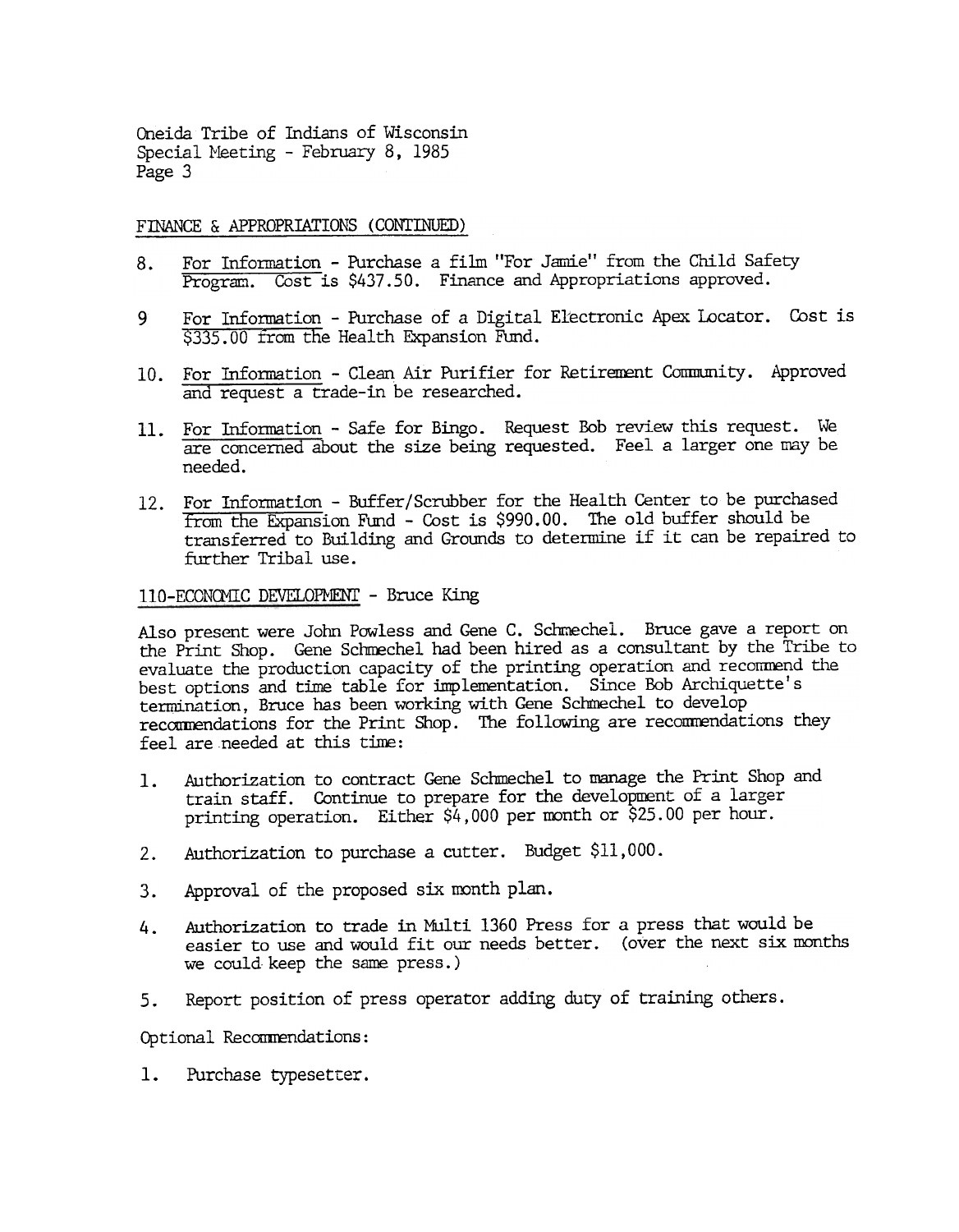Oneida Tribe of Indians of Wisconsir. Special Meeting - February 8, 1985 Page 4

## ECONOMICAL DEVELOPMENT (CONTINUED)

- $2.$ Sales
	- a. Either hold night classes for interested Oneida's who would be interested in sales positions. limiting to five people. or
	- b. Enroll three to five Oneida's in a training program paying them stipends to learn to sell the Oneida Print Shop.

After discussion, the Business Committee took separate action on each recommendation:

- #1 Lloyd moved to authorize Bruce King to enter into negotiation contract with Gene Schmechel. Kathy seconded. Rick abstained. Motion carried.
- Rick moved to send the request for purchasing a cutter  $(S11,000)$  to the Finance & Appropriations Committee. Kathy seconded. Motion carried. #2
- $#3$  Lloyd moved to approve the proposed six month plan as presented by Bruce King. Dave seconded. Motion carried.
- Lloyd moved to table the request to trade in the Multi 1360 Press until fJ4 the six month plan is reviewed. Lois seconded. Mark abstained. Motion carried.
- Mark moved to approve reposting the position of Press Operator, adding duty of training others. Rick seconded. Motion carried. 115

The optional recommendations were not considered at this time.

TRAVEL REQUEST FOR MISS ONEIDA - Heidi Posypchala

Heidi requested the Tribe's support for herself and a chaperone to attend the Miss Indian World Contest to be held in Alburquerque, New Mexico on February 22 and 23,1985.

Lloyd moved to have Rick work the Heidi Posypchala and the Miss Oneida Conmittee and bring back a recommendation on February 15, 1985. Gordon seconded. Rick, Mark and Kathy abstained. Motion carried.

UPDATE ON RECORDS MANAGEMENT - Charlene Cornelius, Burton Barnard (Consultant)

Burton Barnard explained to the Business Conmittee the progress the program has been making. Things are moving well, but they are behind the estimated time table and with the volume of materials the Tribe already has, it may look like no progress is being made. It is just time consuming and tedious. Burton also feels Charlene should have some help in dealing with micrographics because of the complex techniques and the needs in the future to provide documents that may be needed to meet rigorous legal and technical standards for their authenticity.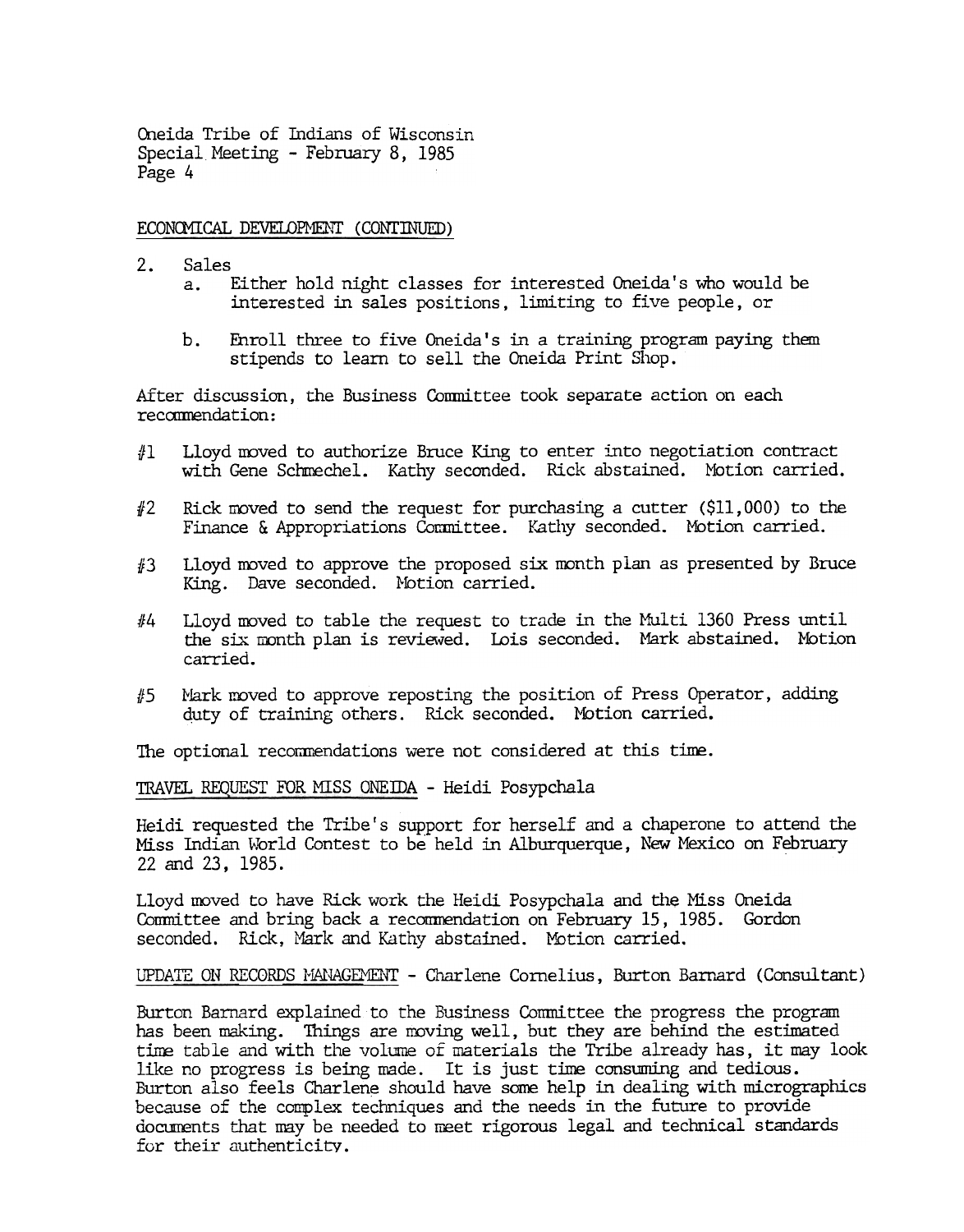Cneida Tribe of Indians of Wisconsin Special Meeting - February 8, 1985 Page 5

### 220-TRAVEL REQUEST - Jerry Hill

Jerry Hill is requesting approval to attend the Bingo Task Force Meeting in washington, D.C. on February 27 and 28, 1985.

Mark moved to approve. Rick seconded. Kathy opposed. Motion carried.

060-TRAVEL REQUEST - Lloyd Powless

Lloyd is requesting approval to attend the American Indian Language and Culture Education Board Meeting at Stevens Point on February 11, 1985.

Mark moved to approve. Gordon seconded. Motion carried.

INDIAN HEALTH CARE RESOLUTION  $#2-8-85-A$ 

- WHEREAS, The Oneida business Committee in the interest of continuing to provide the highest quality of health care services to its members and their families,
- WHEREAS American Indians suffer the worst living conditions and the poorest health status of any population in this country. We desperately need this legislation in order to improve the health care status of American Indians and Alaska Natives, and
- WHEREAS The U.S. Congress is presently considering legislation that would reauthorize the Indian Health Care Improvement Act (P.L. 94-437). Without the enactment of this legislation, a number of critical Indian Health programs will expire September 30, and
- WHEREAS, The passage of the Indian Health Care Improvement Act will demonstrate the government's commitment and responsibility to Indian People.
- NOW THEREFORE BE IT RESOLVED: that the Oneida Tribe of Indians strongly urges the passage of this most vital legislation (P.L. 94-437) in order to assure the continuity of Indian Health programs.

Rick moved to adopt Resolution  $#2-8-85-A$ . Lloyd seconded. Motion carried.

110-TRAVEL REQUEST - Bruce King

Bruce King is requesting approval to attend the Great lakes Inter Tribal Council meeting with Purcell in Eau Claire on February 13 & 14, 1985.

Kathy moved to approve. Dave seconded. Motion carried.